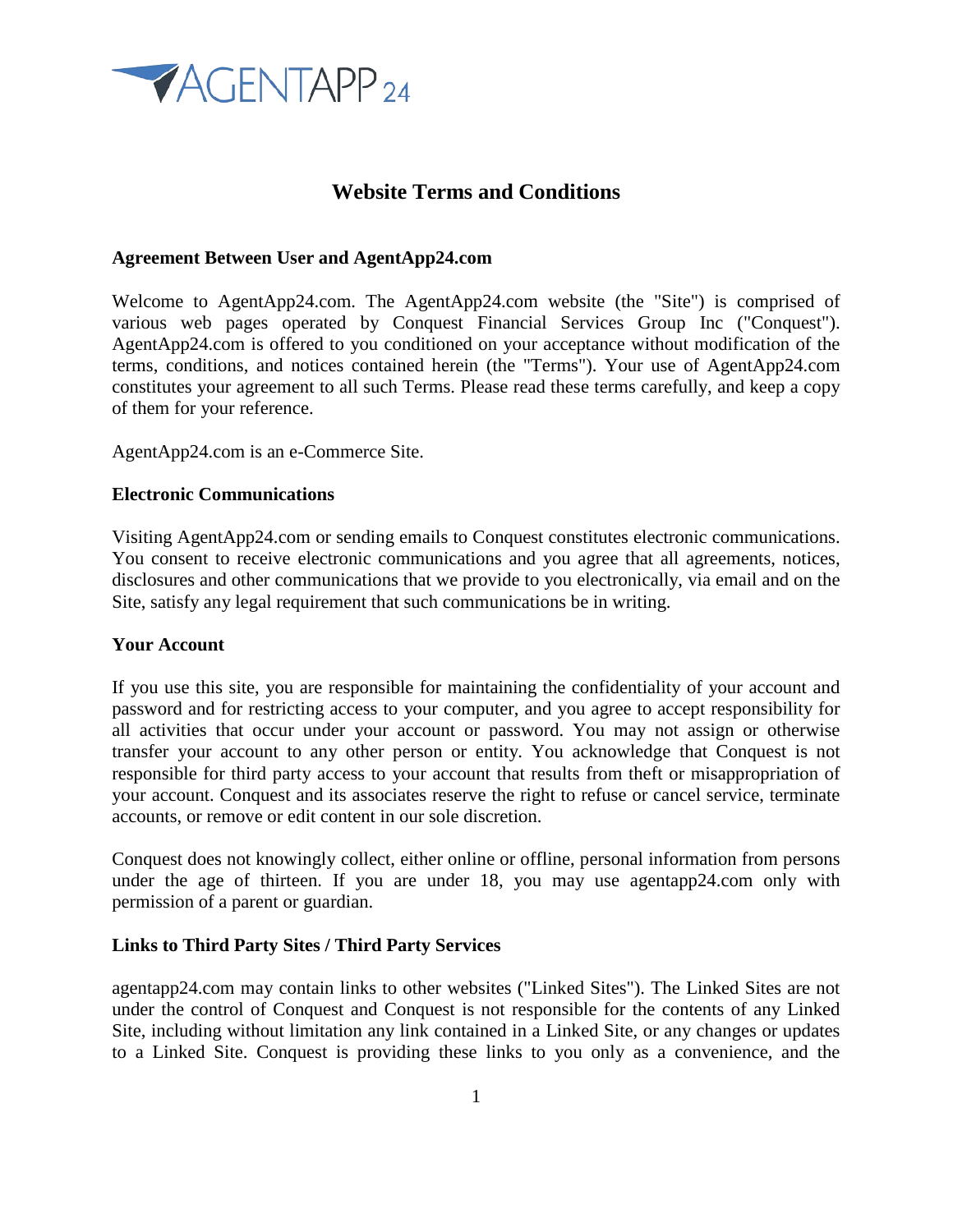

inclusion of any link does not imply endorsement by Conquest of the site or any association with its operators.

Certain services made available via agentapp24.com are delivered by third party sites and organizations. By using any product, service or functionality originating from the agentapp24.com domain, you hereby acknowledge and consent that Conquest may share such information and data with any third party with whom Conquest has a contractual relationship to provide the requested product, service or functionality on behalf of agentapp24.com users and customers.

## **No Unlawful or Prohibited Use / Intellectual Property**

You are granted a non-exclusive, non-transferable, revocable license to access and use agentapp24.com strictly in accordance with these terms of use. As a condition of your use of the Site, you warrant to Conquest that you will not use the Site for any purpose that is unlawful or prohibited by these Terms. You may not use the Site in any manner which could damage, disable, overburden, or impair the Site or interfere with any other party's use and enjoyment of the Site. You may not obtain or attempt to obtain any materials or information through any means not intentionally made available or provided for through the Site.

All content included as part of the Service, such as text, graphics, logos, images, as well as the compilation thereof, and any software used on the Site, is the property of Conquest or its suppliers and protected by copyright and other laws that protect intellectual property and proprietary rights. You agree to observe and abide by all copyright and other proprietary notices, legends or other restrictions contained in any such content and will not make any changes thereto.

You will not modify, publish, transmit, reverse engineer, participate in the transfer or sale, create derivative works, or in any way exploit any of the content, in whole or in part, found on the Site. Conquest content is not for resale. Your use of the Site does not entitle you to make any unauthorized use of any protected content, and in particular you will not delete or alter any proprietary rights or attribution notices in any content. You will use protected content solely for your personal use, and will make no other use of the content without the express written permission of Conquest and the copyright owner. You agree that you do not acquire any ownership rights in any protected content. We do not grant you any licenses, express or implied, to the intellectual property of Conquest or our licensors except as expressly authorized by these Terms.

#### **Use of Communication Services**

The Site may contain bulletin board services, chat areas, news groups, forums, communities, personal web pages, calendars, and/or other message or communication facilities designed to enable you to communicate with the public at large or with a group (collectively,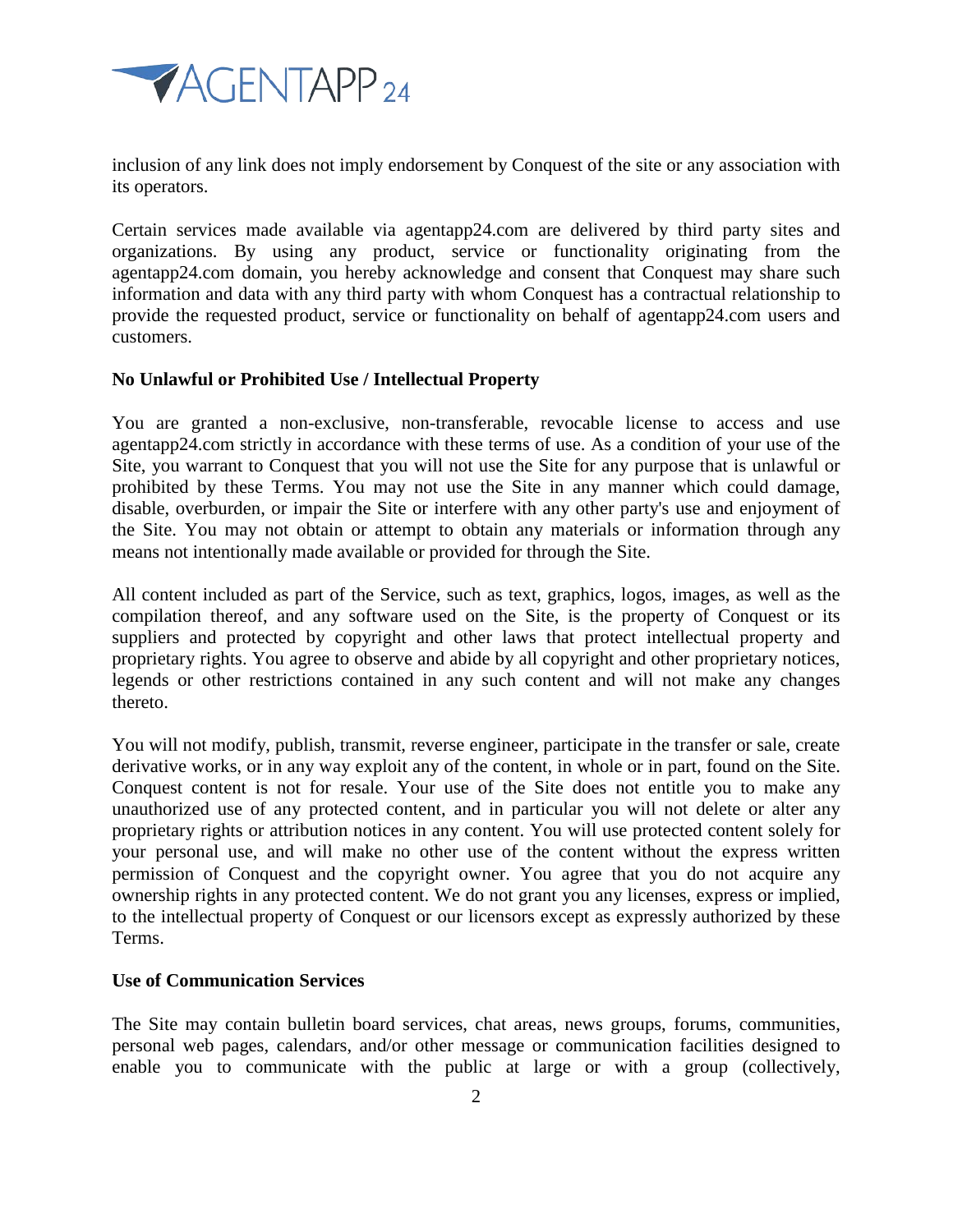

"Communication Services"), you agree to use the Communication Services only to post, send and receive messages and material that are proper and related to the particular Communication Service.

By way of example, and not as a limitation, you agree that when using a Communication Service, you will not: defame, abuse, harass, stalk, threaten or otherwise violate the legal rights (such as rights of privacy and publicity) of others; publish, post, upload, distribute or disseminate any inappropriate, profane, defamatory, infringing, obscene, indecent or unlawful topic, name, material or information; upload files that contain software or other material protected by intellectual property laws (or by rights of privacy of publicity) unless you own or control the rights thereto or have received all necessary consents; upload files that contain viruses, corrupted files, or any other similar software or programs that may damage the operation of another's computer; advertise or offer to sell or buy any goods or services for any business purpose, unless such Communication Service specifically allows such messages; conduct or forward surveys, contests, pyramid schemes or chain letters; download any file posted by another user of a Communication Service that you know, or reasonably should know, cannot be legally distributed in such manner; falsify or delete any author attributions, legal or other proper notices or proprietary designations or labels of the origin or source of software or other material contained in a file that is uploaded, restrict or inhibit any other user from using and enjoying the Communication Services; violate any code of conduct or other guidelines which may be applicable for any particular Communication Service; harvest or otherwise collect information about others, including e-mail addresses, without their consent; violate any applicable laws or regulations.

Conquest has no obligation to monitor the Communication Services. However, Conquest reserves the right to review materials posted to a Communication Service and to remove any materials in its sole discretion. Conquest reserves the right to terminate your access to any or all of the Communication Services at any time without notice for any reason whatsoever.

Conquest reserves the right at all times to disclose any information as necessary to satisfy any applicable law, regulation, legal process or governmental request, or to edit, refuse to post or to remove any information or materials, in whole or in part, in Conquest's sole discretion.

Always use caution when giving out any personally identifying information about yourself or your children in any Communication Service. Conquest does not control or endorse the content, messages or information found in any Communication Service and, therefore, Conquest specifically disclaims any liability with regard to the Communication Services and any actions resulting from your participation in any Communication Service. Managers and hosts are not authorized Conquest spokespersons, and their views do not necessarily reflect those of Conquest.

Materials uploaded to a Communication Service may be subject to posted limitations on usage, reproduction and/or dissemination. You are responsible for adhering to such limitations if you upload the materials.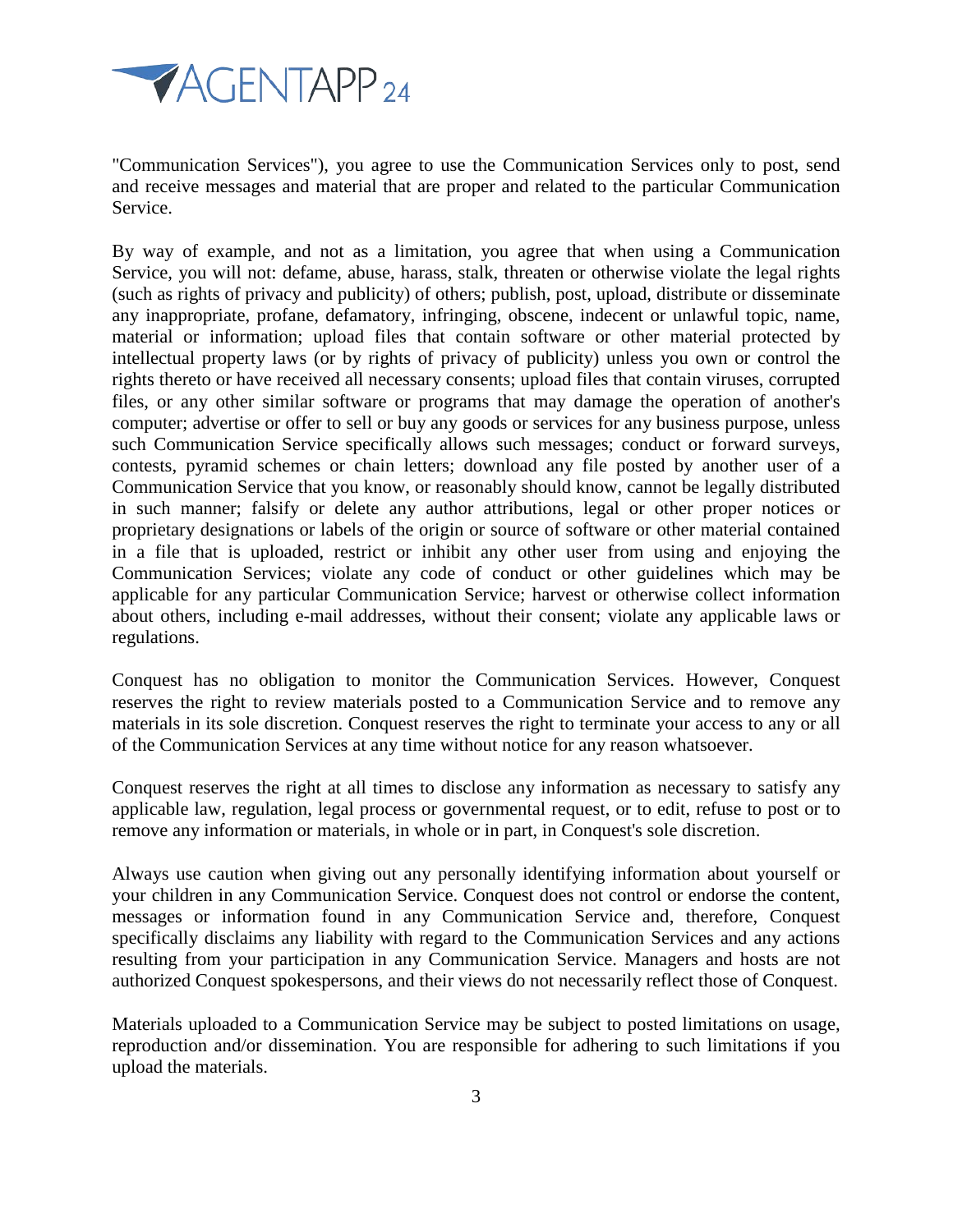

## **Materials Provided to agentapp24.com or Posted on Any Conquest Web Page**

Conquest does not claim ownership of the materials you provide to agentapp24.com (including feedback and suggestions) or post, upload, input or submit to any Conquest Site or our associated services (collectively "Submissions"). However, by posting, uploading, inputting, providing or submitting your Submission you are granting Conquest, our affiliated companies and necessary sub-licensees permission to use your Submission in connection with the operation of their Internet businesses including, without limitation, the rights to: copy, distribute, transmit, publicly display, publicly perform, reproduce, edit, translate and reformat your Submission; and to publish your name in connection with your Submission.

No compensation will be paid with respect to the use of your Submission, as provided herein. Conquest is under no obligation to post or use any Submission you may provide and may remove any Submission at any time in Conquest's sole discretion.

By posting, uploading, inputting, providing or submitting your Submission you warrant and represent that you own or otherwise control all of the rights to your Submission as described in this section including, without limitation, all the rights necessary for you to provide, post, upload, input or submit the Submissions.

#### **Third Party Accounts**

You will be able to connect your Conquest account to third party accounts. By connecting your Conquest account to your third party account, you acknowledge and agree that you are consenting to the continuous release of information about you to others (in accordance with your privacy settings on those third party sites). If you do not want information about you to be shared in this manner, do not use this feature.

### **International Users**

The Service is controlled, operated and administered by Conquest from our offices within the USA. If you access the Service from a location outside the USA, you are responsible for compliance with all local laws. You agree that you will not use the Conquest Content accessed through agentapp24.com in any country or in any manner prohibited by any applicable laws, restrictions or regulations.

### **Indemnification**

You agree to indemnify, defend and hold harmless Conquest, its officers, directors, employees, agents and third parties, for any losses, costs, liabilities and expenses (including reasonable attorney's fees) relating to or arising out of your use of or inability to use the Site or services, any user postings made by you, your violation of any terms of this Agreement or your violation of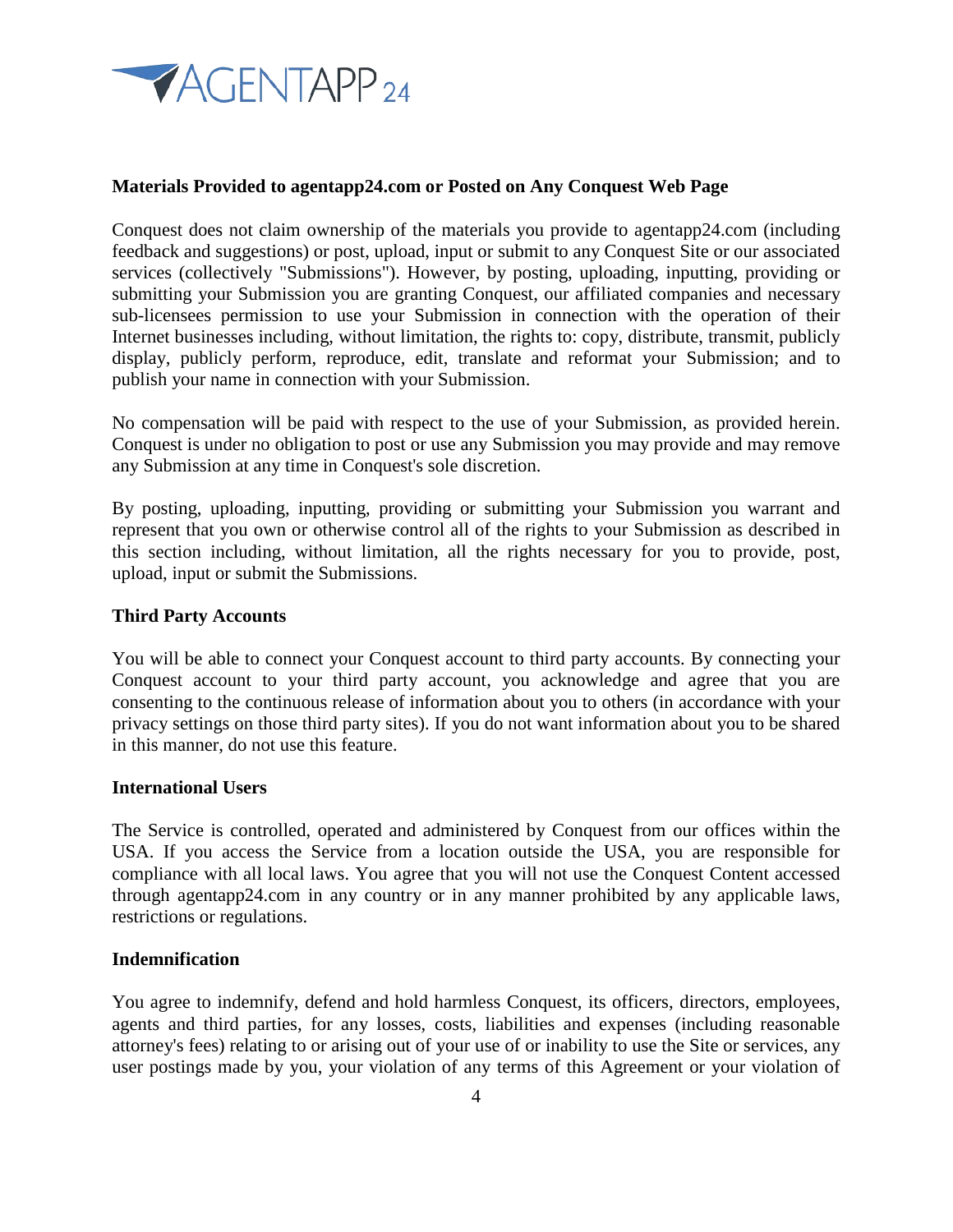

any rights of a third party, or your violation of any applicable laws, rules or regulations. Conquest reserves the right, at its own cost, to assume the exclusive defense and control of any matter otherwise subject to indemnification by you, in which event you will fully cooperate with Conquest in asserting any available defenses.

## **Arbitration**

In the event the parties are not able to resolve any dispute between them arising out of or concerning these Terms and Conditions, or any provisions hereof, whether in contract, tort, or otherwise at law or in equity for damages or any other relief, then such dispute shall be resolved only by final and binding arbitration pursuant to the Federal Arbitration Act, conducted by a single neutral arbitrator and administered by the American Arbitration Association, or a similar arbitration service selected by the parties, in a location mutually agreed upon by the parties. The arbitrators award shall be final, and judgment may be entered upon it in any court having jurisdiction. In the event that any legal or equitable action, proceeding or arbitration arises out of or concerns these Terms and Conditions, the prevailing party shall be entitled to recover its costs and reasonable attorney's fees. The parties agree to arbitrate all disputes and claims in regards to these Terms and Conditions or any disputes arising as a result of these Terms and Conditions, whether directly or indirectly, including Tort claims that are a result of these Terms and Conditions. The parties agree that the Federal Arbitration Act governs the interpretation and enforcement of this provision. The entire dispute, including the scope and enforceability of this arbitration provision shall be determined by the Arbitrator. This arbitration provision shall survive the termination of these Terms and Conditions.

#### **Class Action Waiver**

Any arbitration under these Terms and Conditions will take place on an individual basis; class arbitrations and class/representative/collective actions are not permitted. THE PARTIES AGREE THAT A PARTY MAY BRING CLAIMS AGAINST THE OTHER ONLY IN EACH'S INDIVIDUAL CAPACITY, AND NOT AS A PLAINTIFF OR CLASS MEMBER IN ANY PUTATIVE CLASS, COLLECTIVE AND/ OR REPRESENTATIVE PROCEEDING, SUCH AS IN THE FORM OF A PRIVATE ATTORNEY GENERAL ACTION AGAINST THE OTHER. Further, unless both you and Employer agree otherwise, the arbitrator may not consolidate more than one person's claims, and may not otherwise preside over any form of a representative or class proceeding.

#### **Liability disclaimer**

THE INFORMATION, SOFTWARE, PRODUCTS, AND SERVICES INCLUDED IN OR AVAILABLE THROUGH THE SITE MAY INCLUDE INACCURACIES OR TYPOGRAPHICAL ERRORS. CHANGES ARE PERIODICALLY ADDED TO THE INFORMATION HEREIN. CONQUEST AND/OR ITS SUPPLIERS MAY MAKE IMPROVEMENTS AND/OR CHANGES IN THE SITE AT ANY TIME.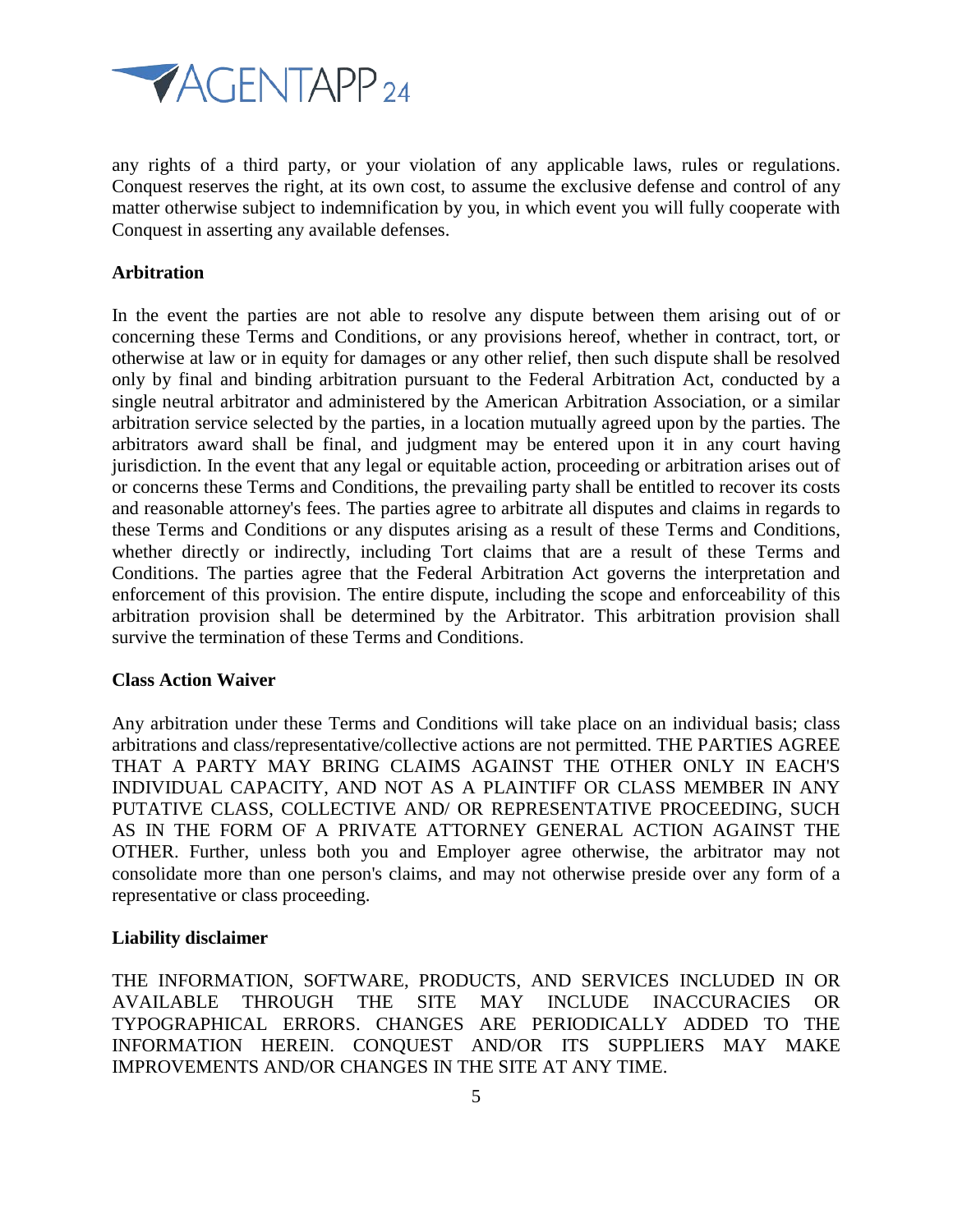

CONQUEST AND/OR ITS SUPPLIERS MAKE NO REPRESENTATIONS ABOUT THE SUITABILITY, RELIABILITY, AVAILABILITY, TIMELINESS, AND ACCURACY OF THE INFORMATION, SOFTWARE, PRODUCTS, SERVICES AND RELATED GRAPHICS CONTAINED ON THE SITE FOR ANY PURPOSE. TO THE MAXIMUM EXTENT PERMITTED BY APPLICABLE LAW, ALL SUCH INFORMATION, SOFTWARE, PRODUCTS, SERVICES AND RELATED GRAPHICS ARE PROVIDED "AS IS" WITHOUT WARRANTY OR CONDITION OF ANY KIND. CONQUEST AND/OR ITS SUPPLIERS HEREBY DISCLAIM ALL WARRANTIES AND CONDITIONS WITH REGARD TO THIS INFORMATION, SOFTWARE, PRODUCTS, SERVICES AND RELATED GRAPHICS, INCLUDING ALL IMPLIED WARRANTIES OR CONDITIONS OF MERCHANTABILITY, FITNESS FOR A PARTICULAR PURPOSE, TITLE AND NON-INFRINGEMENT.

TO THE MAXIMUM EXTENT PERMITTED BY APPLICABLE LAW, IN NO EVENT SHALL CONQUEST AND/OR ITS SUPPLIERS BE LIABLE FOR ANY DIRECT, INDIRECT, PUNITIVE, INCIDENTAL, SPECIAL, CONSEQUENTIAL DAMAGES OR ANY DAMAGES WHATSOEVER INCLUDING, WITHOUT LIMITATION, DAMAGES FOR LOSS OF USE, DATA OR PROFITS, ARISING OUT OF OR IN ANY WAY CONNECTED WITH THE USE OR PERFORMANCE OF THE SITE, WITH THE DELAY OR INABILITY TO USE THE SITE OR RELATED SERVICES, THE PROVISION OF OR FAILURE TO PROVIDE SERVICES, OR FOR ANY INFORMATION, SOFTWARE, PRODUCTS, SERVICES AND RELATED GRAPHICS OBTAINED THROUGH THE SITE, OR OTHERWISE ARISING OUT OF THE USE OF THE SITE, WHETHER BASED ON CONTRACT, TORT, NEGLIGENCE, STRICT LIABILITY OR OTHERWISE, EVEN IF CONQUEST OR ANY OF ITS SUPPLIERS HAS BEEN ADVISED OF THE POSSIBILITY OF DAMAGES. BECAUSE SOME STATES/JURISDICTIONS DO NOT ALLOW THE EXCLUSION OR LIMITATION OF LIABILITY FOR CONSEQUENTIAL OR INCIDENTAL DAMAGES, THE ABOVE LIMITATION MAY NOT APPLY TO YOU. IF YOU ARE DISSATISFIED WITH ANY PORTION OF THE SITE, OR WITH ANY OF THESE TERMS OF USE, YOUR SOLE AND EXCLUSIVE REMEDY IS TO DISCONTINUE USING THE SITE.

#### **Termination / Access Restriction**

Conquest reserves the right, in its sole discretion, to terminate your access to the Site and the related services or any portion thereof at any time, without notice. To the maximum extent permitted by law, this agreement is governed by the laws of the State of Delaware and you hereby consent to the exclusive jurisdiction and venue of courts in Delaware in all disputes arising out of or relating to the use of the Site. Use of the Site is unauthorized in any jurisdiction that does not give effect to all provisions of these Terms, including, without limitation, this section.